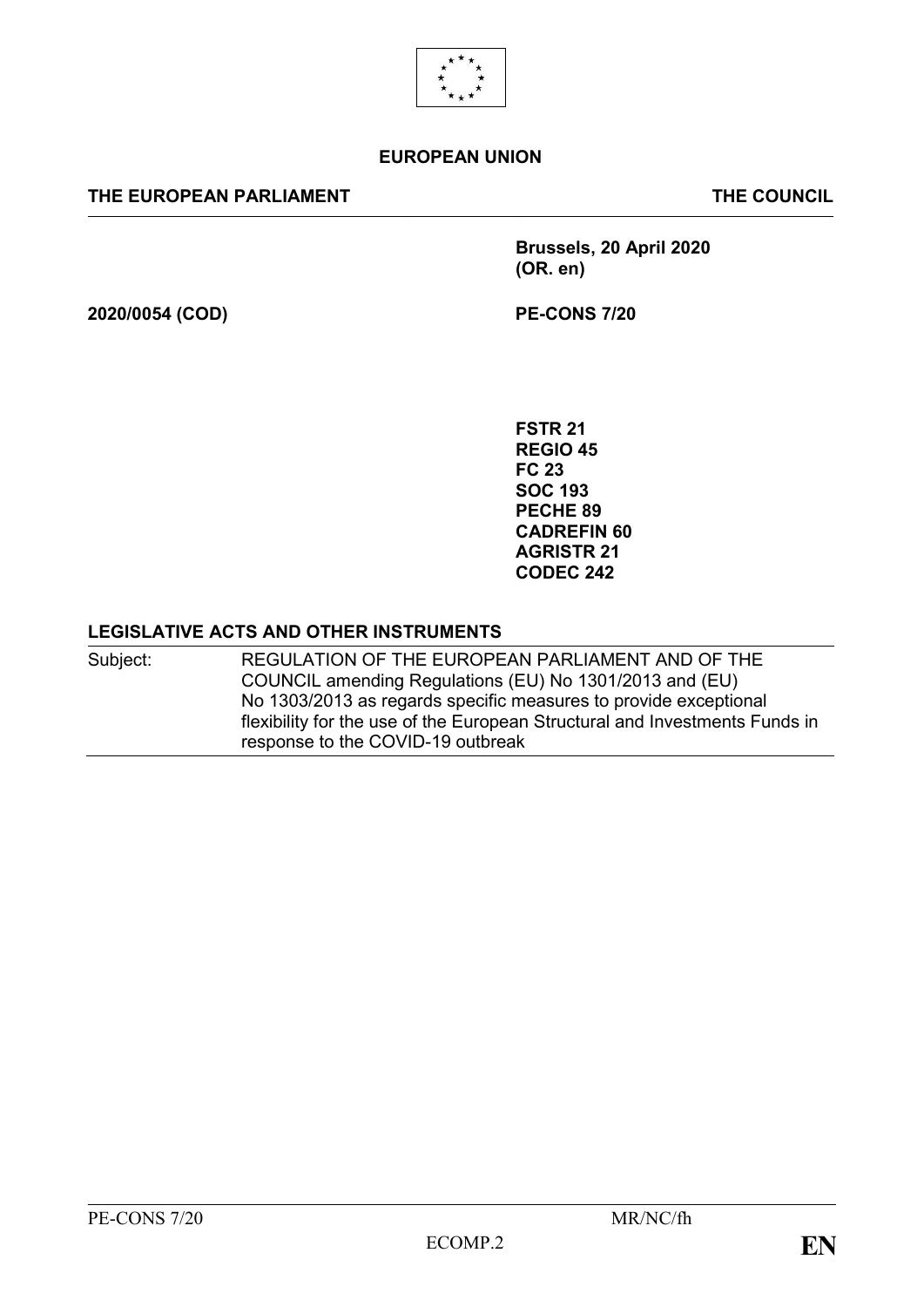# **REGULATION (EU) 2020/... OF THE EUROPEAN PARLIAMENT AND OF THE COUNCIL**

**of ...**

**amending Regulations (EU) No 1301/2013 and (EU) No 1303/2013 as regards specific measures to provide exceptional flexibility for the use of the European Structural and Investments Funds in response to the COVID-19 outbreak**

#### THE EUROPEAN PARLIAMENT AND THE COUNCIL OF THE EUROPEAN UNION,

Having regard to the Treaty on the Functioning of the European Union, and in particular Articles 177, 178 and point (a) of Article 322(1) thereof,

Having regard to the proposal from the European Commission,

After transmission of the draft legislative act to the national parliaments,

Having regard to the opinion of the Court of Auditors**<sup>1</sup>** ,

<sup>1</sup> **<sup>1</sup>** Opinion of 14 April 2020 (not yet published in the Official Journal).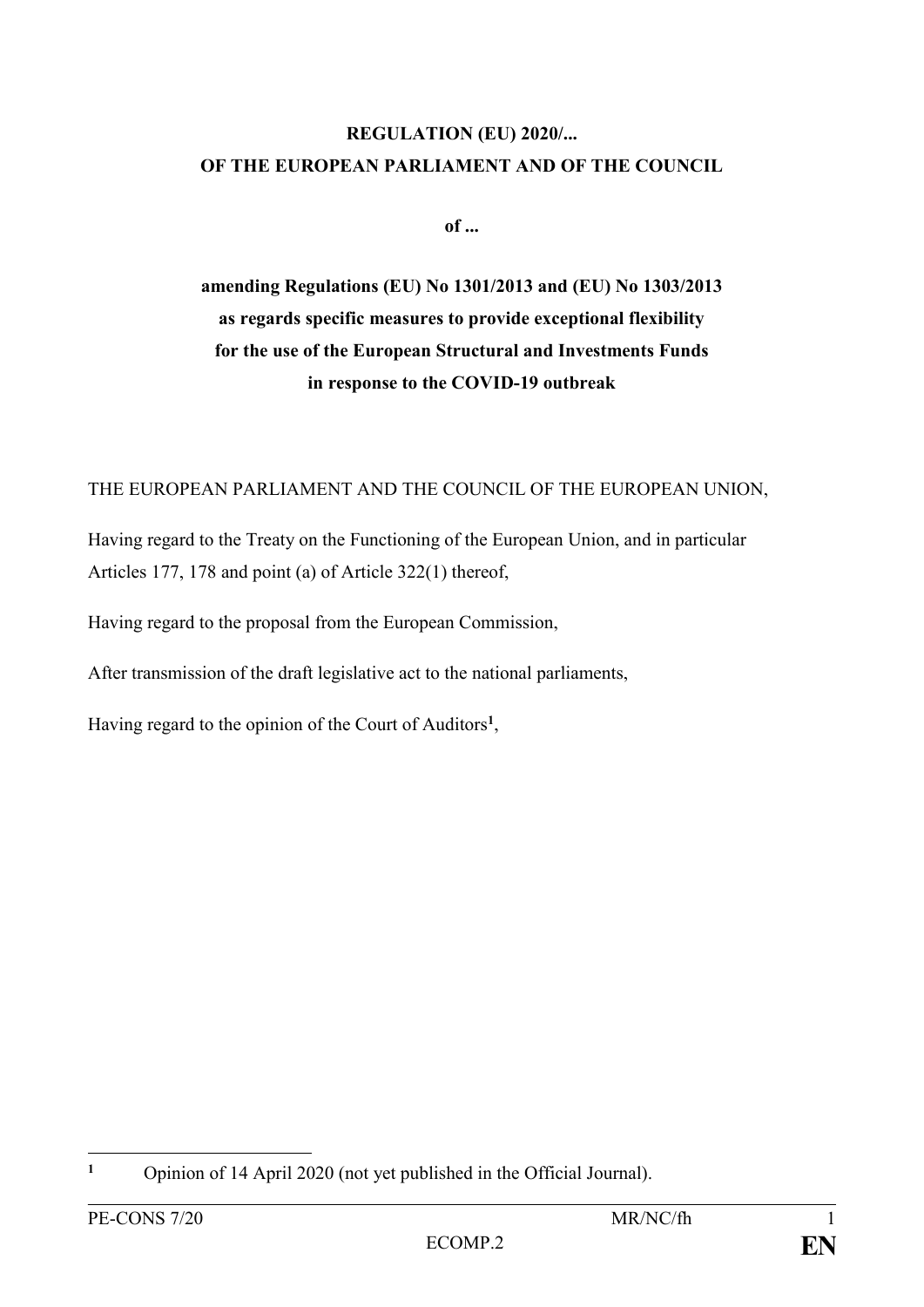After consulting the European Economic and Social Committee,

After consulting the Committee of the Regions,

Acting in accordance with the ordinary legislative procedure**<sup>1</sup>** ,

 $\mathbf{1}$ **<sup>1</sup>** Position of the European Parliament of 17 April 2020 (not yet published in the Official Journal) and decision of the Council of ....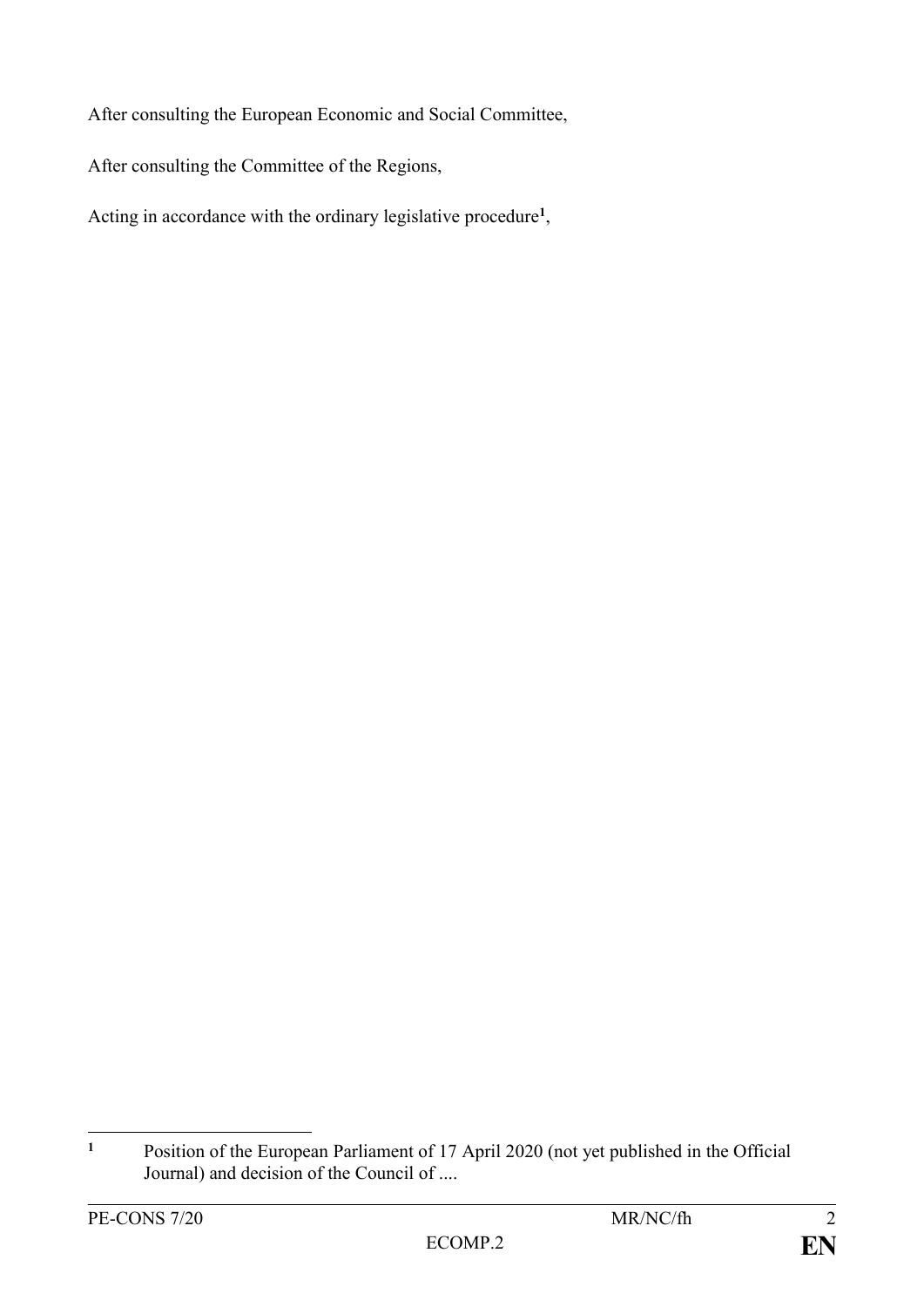#### Whereas:

(1) Member States have been affected by the consequences of the COVID-19 outbreak in an unprecedented manner. The current public health crisis hampers growth in Member States, which in turn aggravates the serious liquidity shortages due to the sudden and significant increase in public investments needed in their healthcare systems and other sectors of their economies. That has created an exceptional situation which needs to be addressed with specific measures.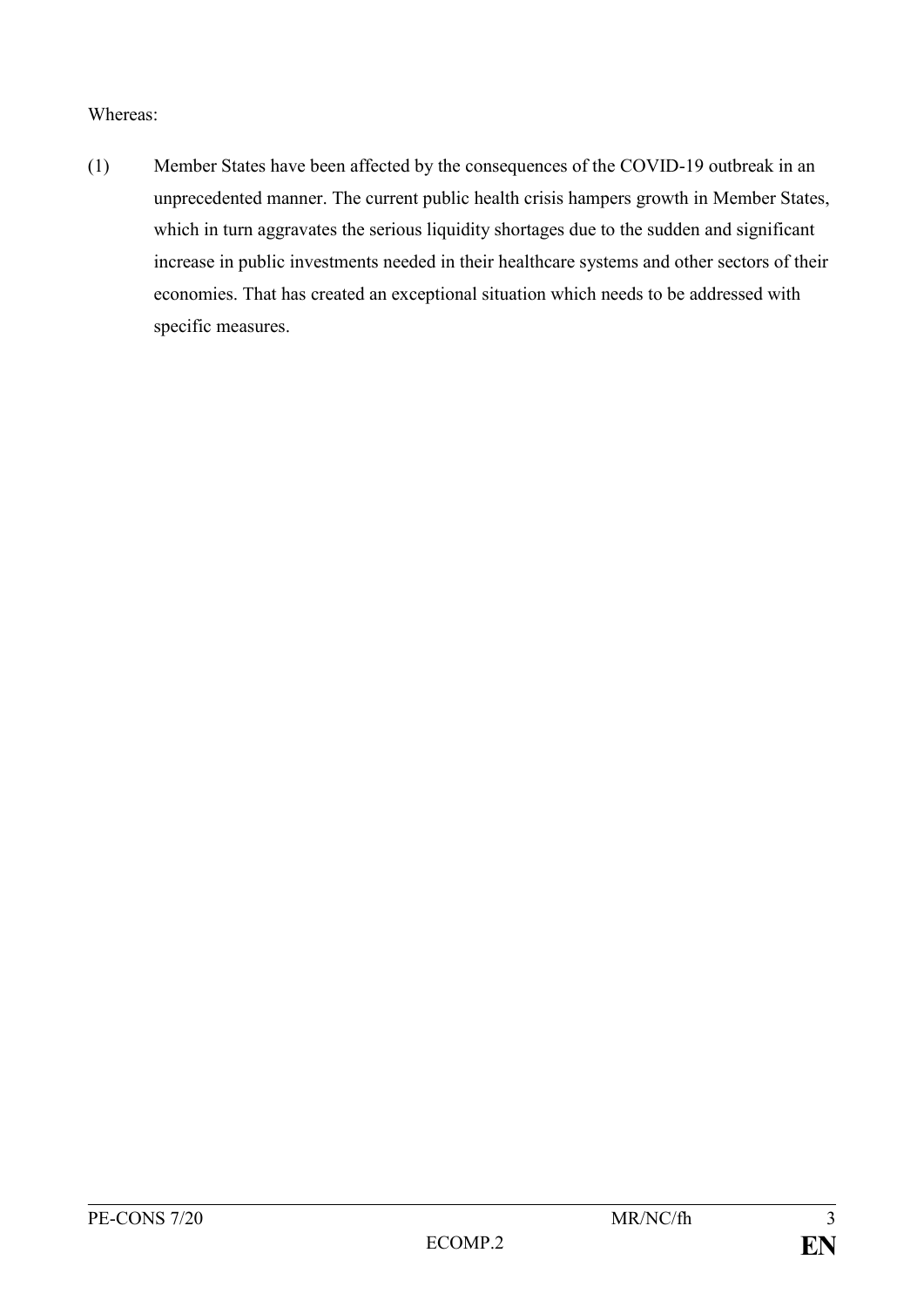(2) In order to respond to the impact of the public health crisis, Regulations (EU) No 1301/2013**<sup>1</sup>** and (EU) No 1303/2013**<sup>2</sup>** of the European Parliament and of the Council have already been amended, by Regulation (EU) 2020/460 of the European Parliament and of the Council**<sup>3</sup>** , to allow for more flexibility in the implementation of the programmes supported by the European Regional Development Fund (the 'ERDF'), the European Social Fund (the 'ESF') and the Cohesion Fund (collectively 'the Funds') and the European Maritime and Fisheries Fund (the 'EMFF'). In order to contribute to an effective response to the current public health crisis, the scope of support from the ERDF was considerably expanded.

 $\mathbf{1}$ 

**<sup>1</sup>** Regulation (EU) No 1301/2013 of the European Parliament and of the Council of 17 December 2013 on the European Regional Development Fund and on specific provisions concerning the Investment for growth and jobs goal and repealing Regulation (EC) No 1080/2006 (OJ L 347, 20.12.2013, p. 289). **<sup>2</sup>** Regulation (EU) No 1303/2013 of the European Parliament and of the Council of 17 December 2013 laying down common provisions on the European Regional Development Fund, the European Social Fund, the Cohesion Fund, the European Agricultural Fund for Rural Development and the European Maritime and Fisheries Fund and laying down general provisions on the European Regional Development Fund, the European Social Fund, the Cohesion Fund and the European Maritime and Fisheries Fund

and repealing Council Regulation (EC) No 1083/2006 (OJ L 347, 20.12.2013, p. 320). **<sup>3</sup>** Regulation (EU) 2020/460 of the European Parliament and of the Council of 30 March 2020 amending Regulations (EU) No 1301/2013, (EU) No 1303/2013 and (EU) No 508/2014 as regards specific measures to mobilise investments in the healthcare systems of Member States and in other sectors of their economies in response to the COVID-19 outbreak (Coronavirus Response Investment Initiative) (OJ L 99, 31.3.2020, p. 5).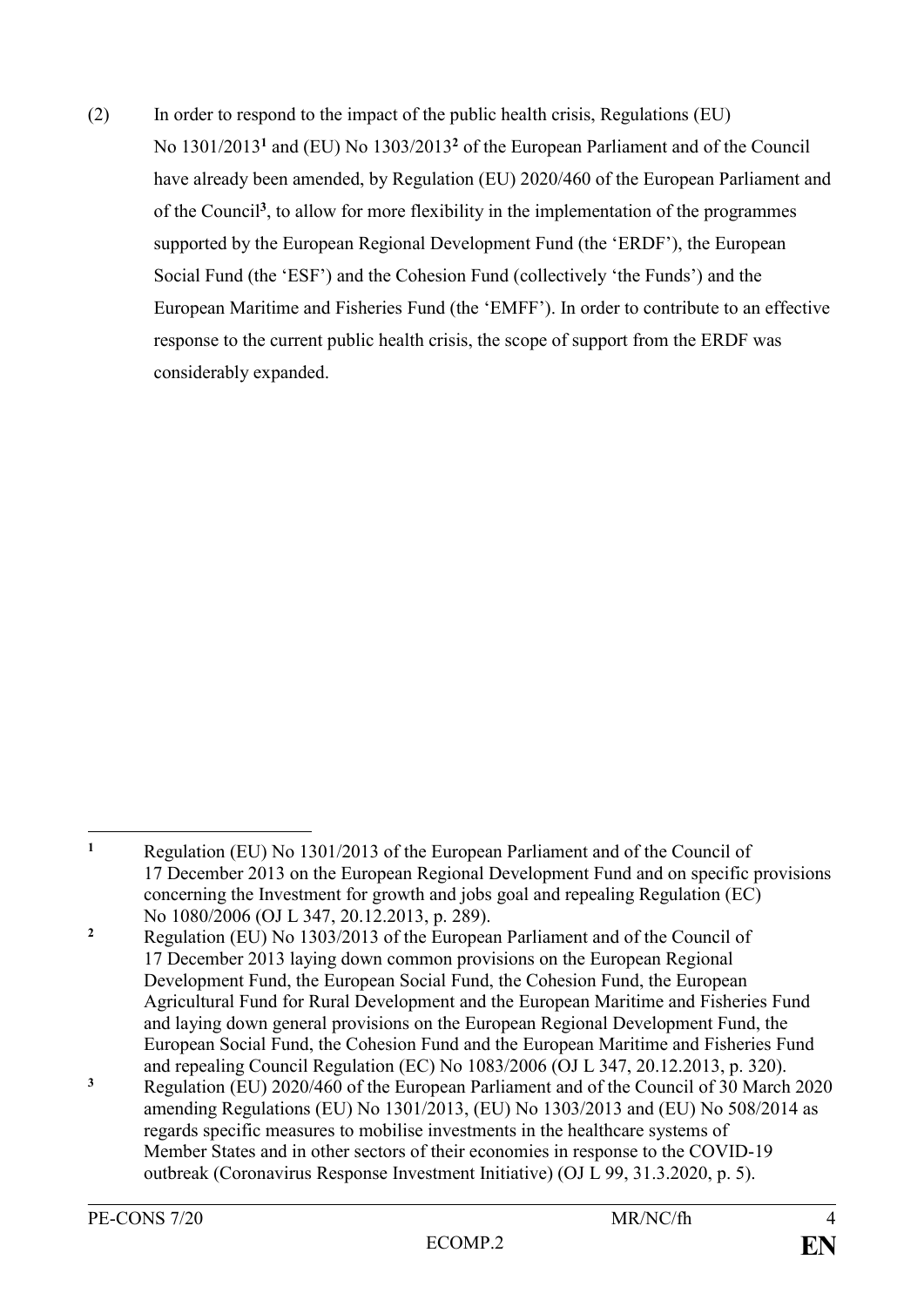- (3) However, the serious negative effects on Union economies and societies are becoming worse. It is therefore necessary to provide for exceptional additional flexibility to Member States to enable them to respond to this unprecedented public health crisis by enhancing the possibility to mobilise all non-utilised support from the Funds.
- (4) With a view to alleviating the burden on public budgets responding to the public health crisis, Member States should be given the exceptional possibility to request, for cohesion policy programmes, a co-financing rate of 100 % to be applied for the accounting year 2020-2021, in accordance with budget appropriations and subject to available funding. Based on an assessment of the application of that exceptional co-financing rate, the Commission could propose an extension of this measure.
- (5) In order to provide additional flexibility to Member States for the reallocation of resources with a view to providing tailor-made responses to the public health crisis, possibilities for financial transfers under the Investment for growth and jobs goal between the ERDF, the ESF and the Cohesion Fund should be introduced or enhanced. Furthermore, transfer possibilities between categories of regions should also be exceptionally increased for Member States given the widespread impact of the public health crisis, while respecting Treaty objectives for cohesion policy. Such transfers should not affect the resources under the European territorial cooperation goal, the additional allocations to outermost regions, support to the Youth Employment Initiative (YEI) or the Fund for European Aid to the Most Deprived.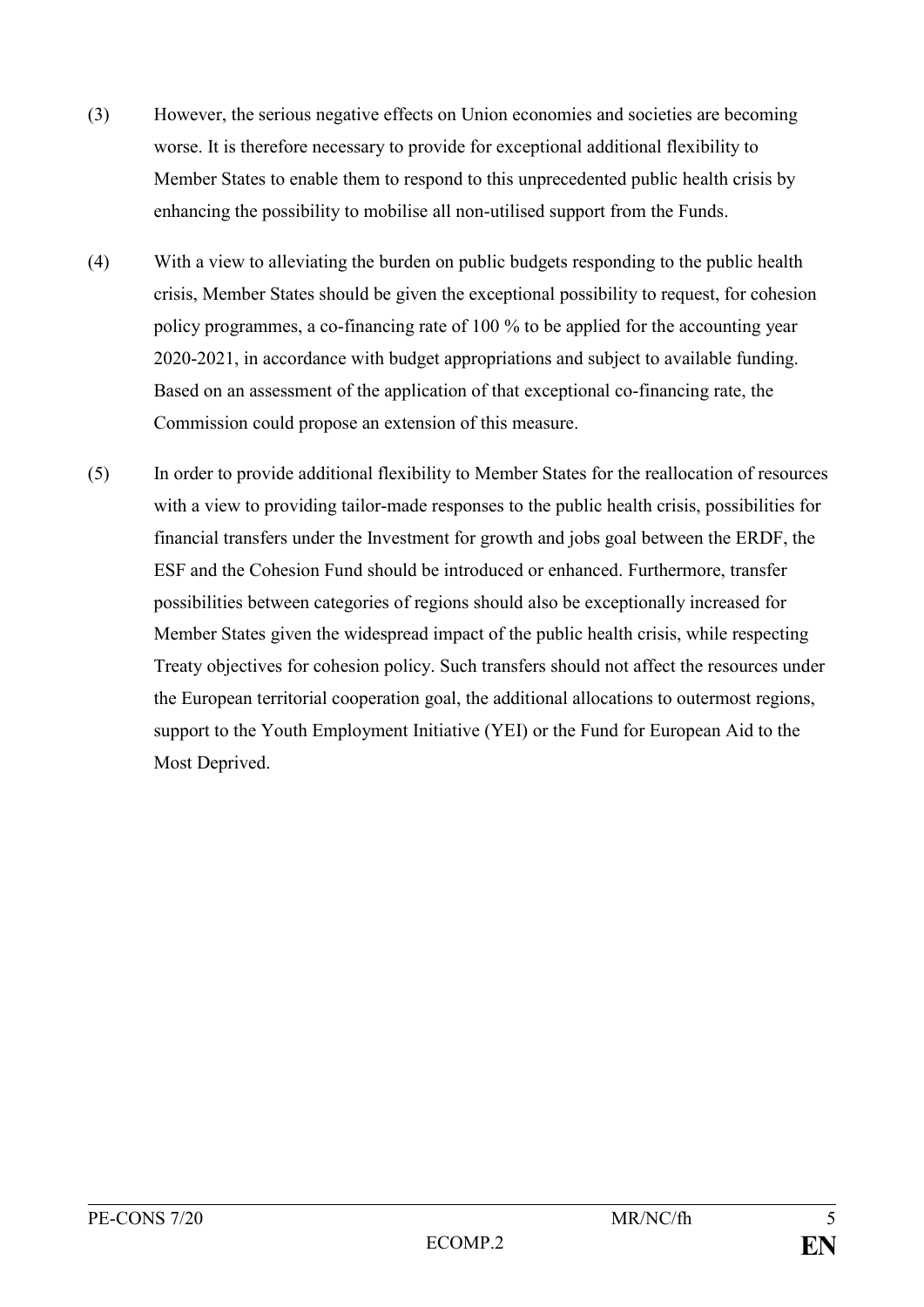- (6) In order to enable Member States to deploy quickly available resources to respond to the COVID-19 outbreak and taking into account that, given the advanced stage of implementation of the 2014-2020 programming period, the reallocation of resources can only concern resources available for programming for the year 2020, it is justified to exempt, on an exceptional basis, Member States from the need to comply with thematic concentration requirements for the remainder of the programming period.
- (7) In order to enable Member States to concentrate on the necessary response to the COVID-19 outbreak and to reduce administrative burdens, certain procedural requirements linked to programme implementation and audits should be simplified. In particular, Partnership Agreements should no longer be amended for the remainder of the programming period, whether to reflect prior changes in operational programmes or to introduce any other changes*.* The deadlines for the submission of the annual implementation reports for the year 2019 and for the transmission of the Commission's summary report based on those annual implementation reports should be postponed. As regards the Funds and the EMFF, an extended possibility for audit authorities to make use of a non-statistical sampling method should also be explicitly provided for in respect of the accounting year 2019-2020.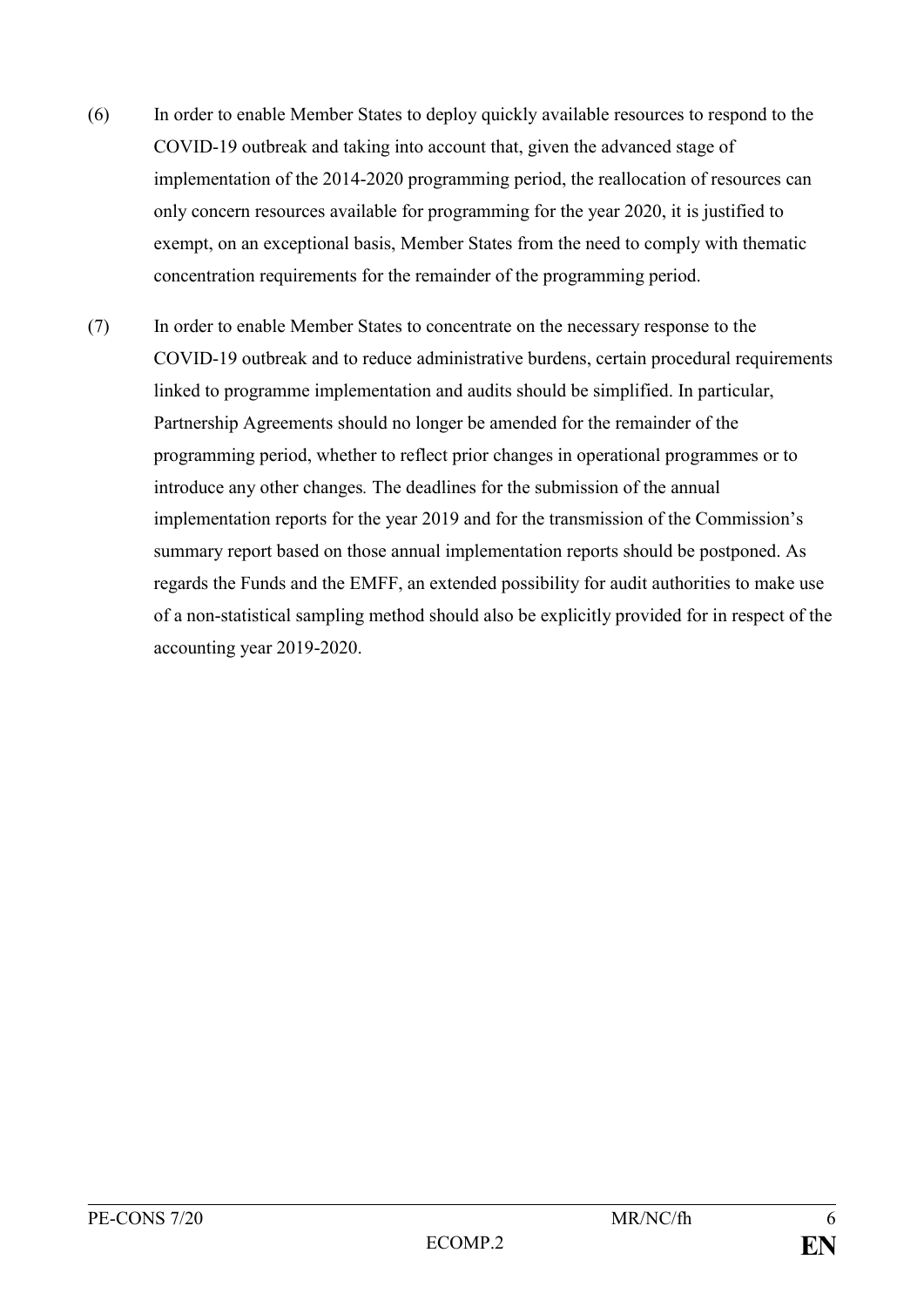- (8) It is appropriate to specify that eligibility of expenditure should be exceptionally allowed for completed or fully implemented operations that foster crisis response capacities in the context of the COVID-19 outbreak. It should be possible for such operations to be selected even before the necessary programme amendment is approved by the Commission. Specific arrangements for invoking the COVID-19 outbreak as a reason of *force majeure* in the context of decommitment should be provided.
- (9) In order to reduce administrative burdens and delays in implementation where changes in financial instruments are necessary to provide for an effective response to a public health crisis, the review and update of the *ex ante* assessment and updated business plans or equivalent documents, as part of the supporting documents demonstrating that support provided was used for its intended purpose, should no longer be required for the remainder of the programming period. The possibilities for the support for working capital through financial instruments under the European Agricultural Fund for Rural Development (EAFRD) should be extended.
- (10) In order to ensure that Member States can make full use of support from the Funds and the EMFF, additional flexibility should be provided for the calculation of the payment of the final balance at the end of the programming period.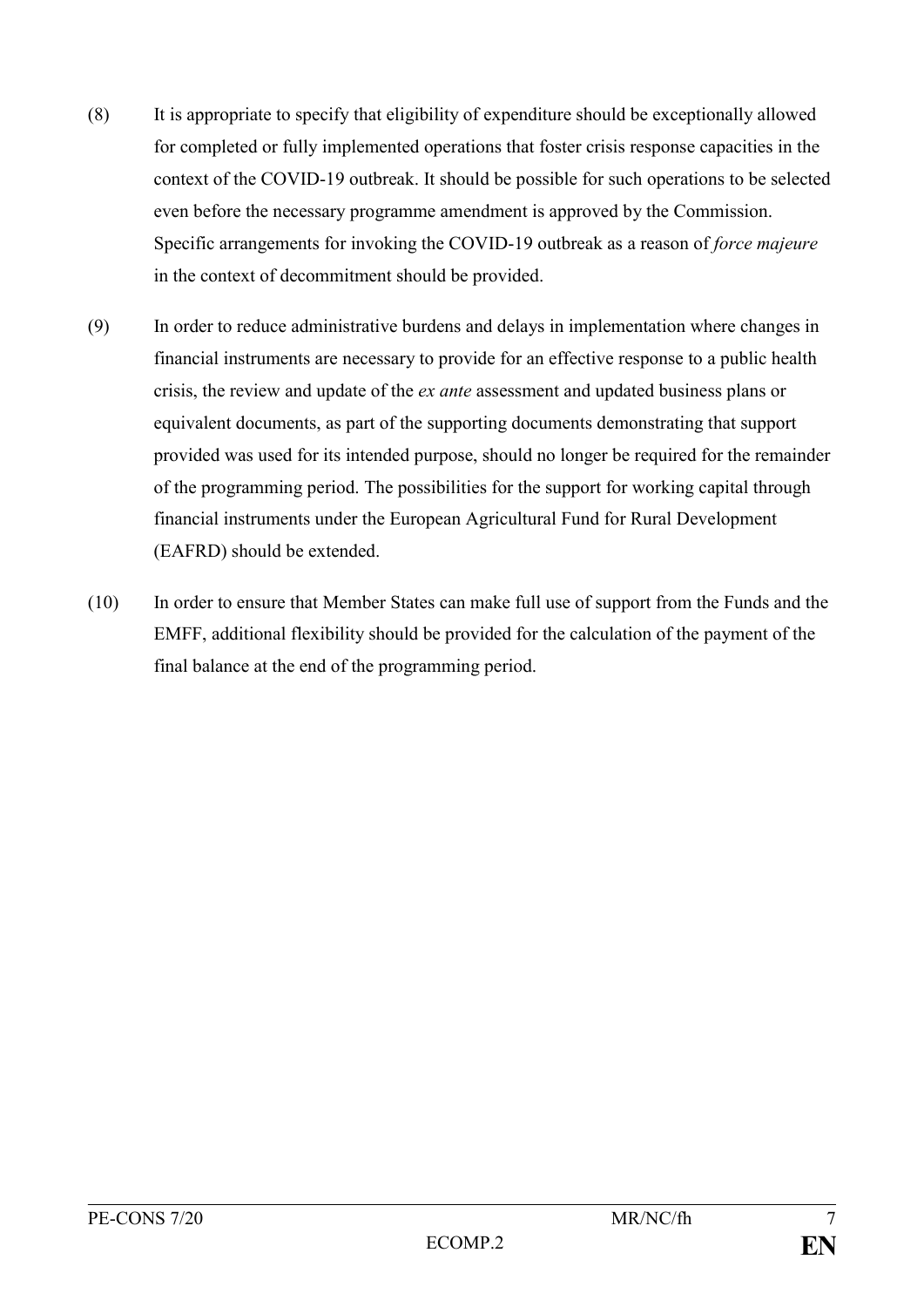- (11) In order to facilitate the transfers authorised under this Regulation, the condition laid down in point (f) of Article 30(1) of Regulation (EU, Euratom) 2018/1046 of the European Parliament and of the Council<sup>1</sup> regarding use of appropriations for the same objective should not apply in respect of transfers proposed under this Regulation.
- (12) In order to ensure consistency between the approach taken under the Temporary Framework for State aid measures to support the economy in the current COVID-19 outbreak and de minimis aid, on the one hand, and the conditions for providing support to undertakings in difficulty under the ERDF, on the other, Regulation (EU) No 1301/2013 should be amended to allow for the grant of support to such undertakings in those specific circumstances.

 $\mathbf{1}$ **<sup>1</sup>** Regulation (EU, Euratom) 2018/1046 of the European Parliament and of the Council of 18 July 2018 on the financial rules applicable to the general budget of the Union, amending Regulations (EU) No 1296/2013, (EU) No 1301/2013, (EU) No 1303/2013, (EU) No 1304/2013, (EU) No 1309/2013, (EU) No 1316/2013, (EU) No 223/2014, (EU) No 283/2014, and Decision No 541/2014/EU and repealing Regulation (EU, Euratom) No 966/2012 (OJ L 193, 30.7.2018, p. 1).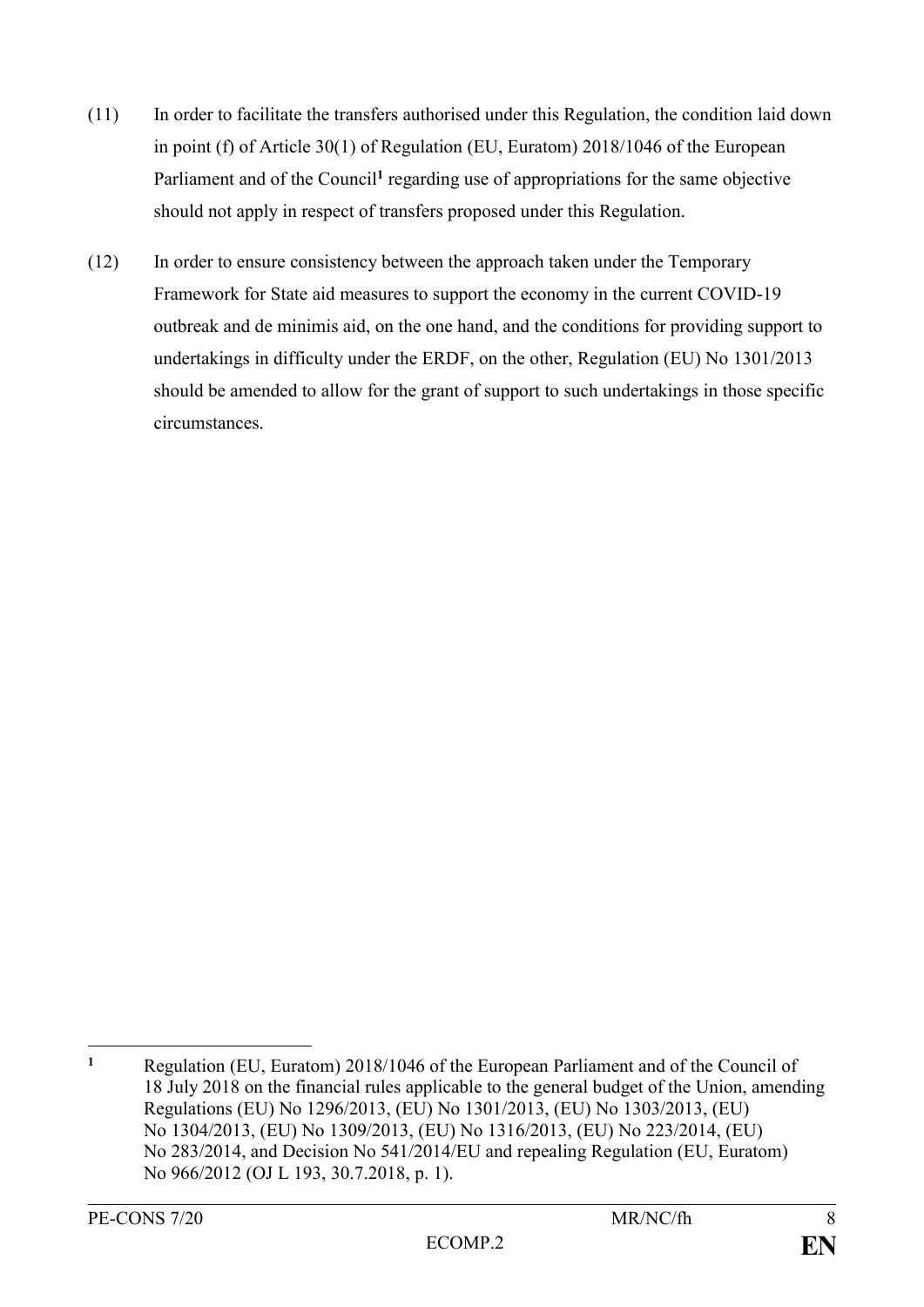- (13) Since the objectives of this Regulation, namely to respond to the impact of the public health crisis by introducing flexibility measures in the field of providing support from the European Structural and Investment Funds ('ESI Funds'), cannot be sufficiently achieved by the Member States but can rather, by reason of the scale and effects of the proposed action, be better achieved at Union level, the Union may adopt measures, in accordance with the principle of subsidiarity as set out in Article 5 of the Treaty on European Union ('TEU'). In accordance with the principle of proportionality, as set out in that Article, this Regulation does not go beyond what is necessary to achieve those objectives.
- (14) Given the urgency of the situation related to the COVID-19 outbreak, this Regulation should enter into force on the day of its publication in the *Official Journal of the European Union*.
- (15) In view of the COVID-19 outbreak and the urgent need to address the associated public health crisis and its social and economic consequences, it was considered to be appropriate to provide for an exception to the eight-week period referred to in Article 4 of Protocol No 1 on the role of national Parliaments in the European Union, annexed to the TEU, to the Treaty on the Functioning of the European Union and to the Treaty establishing the European Atomic Energy Community.
- (16) Regulations (EU) No 1301/2013 and (EU) No 1303/2013 should therefore be amended accordingly,

HAVE ADOPTED THIS REGULATION: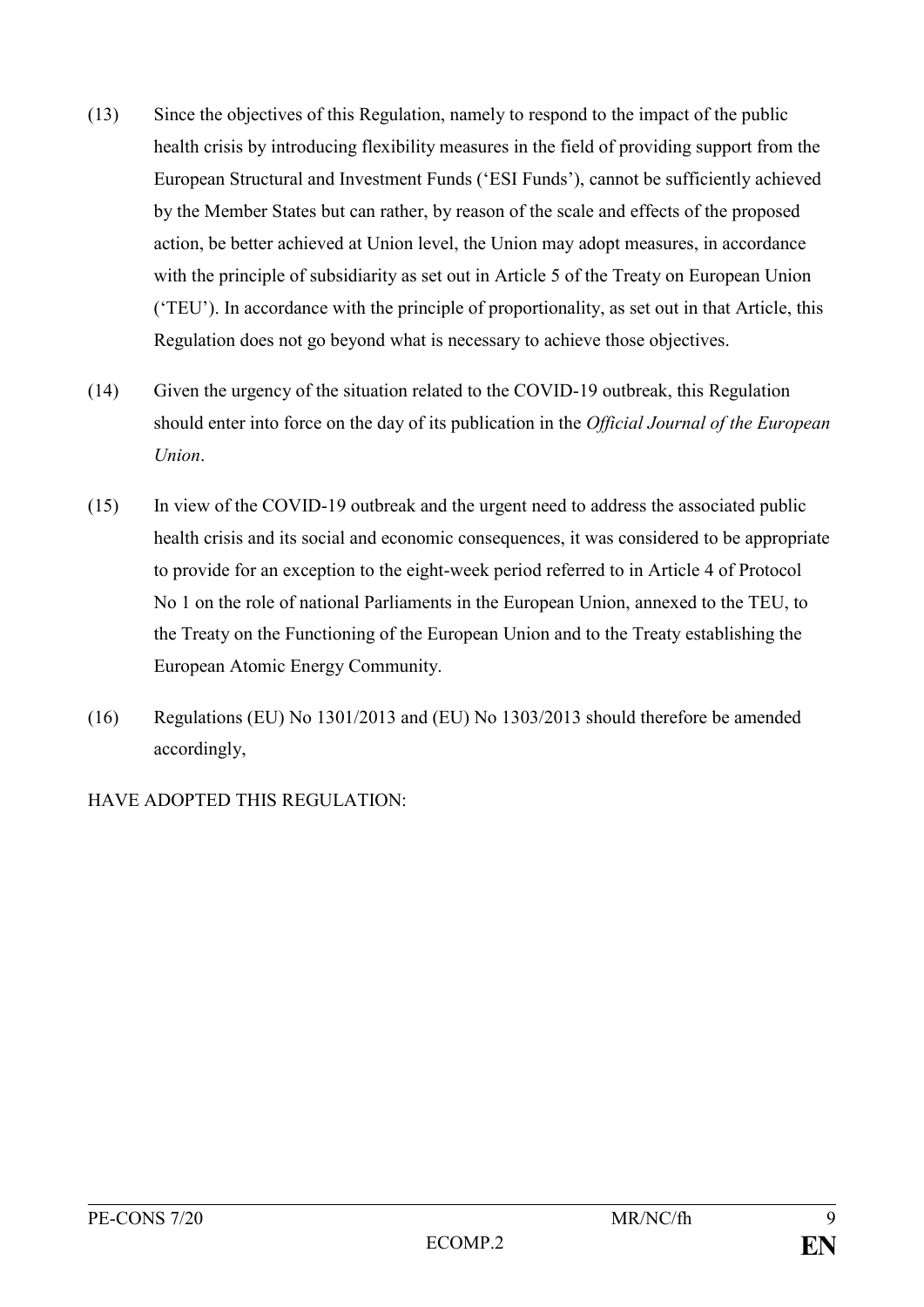## *Article 1*

## *Amendment to Regulation (EU) No 1301/2013*

In Article 3(3) of Regulation (EU) No 1301/2013, point (d) is replaced by the following:

'(d) undertakings in difficulty as defined in Union State aid rules; undertakings receiving support complying with Temporary Framework for State aid measures**\*** or Commission Regulations (EU) No 1407/2013**\*\***, (EU) No 1408/2013**\*\*\*** and (EU) No 717/2014**\*\*\*\*** shall not be regarded as undertakings in difficulty for the purpose of this point;

 $\frac{1}{2}$ 

**<sup>\*</sup>** OJ C 91 I, 20.3.2020, p. 1.

**<sup>\*\*</sup>** Commission Regulation (EU) No 1407/2013 of 18 December 2013 on the application of Articles 107 and 108 of the Treaty on the Functioning of the European Union to *de minimis* aid (OJ L 352, 24.12.2013, p. 1).

**<sup>\*\*\*</sup>** Commission Regulation (EU) No 1408/2013 of 18 December 2013 on the application of Articles 107 and 108 of the Treaty on the Functioning of the European Union to *de minimis* aid in the agriculture sector (OJ L 352, 24.12.2013, p. 9).

**<sup>\*\*\*\*</sup>** Commission Regulation (EU) No 717/2014 of 27 June 2014 on the application of Articles 107 and 108 of the Treaty on the Functioning of the European Union to *de minimis* aid in the fishery and aquaculture sector (OJ L 190, 28.6.2014, p. 45).'.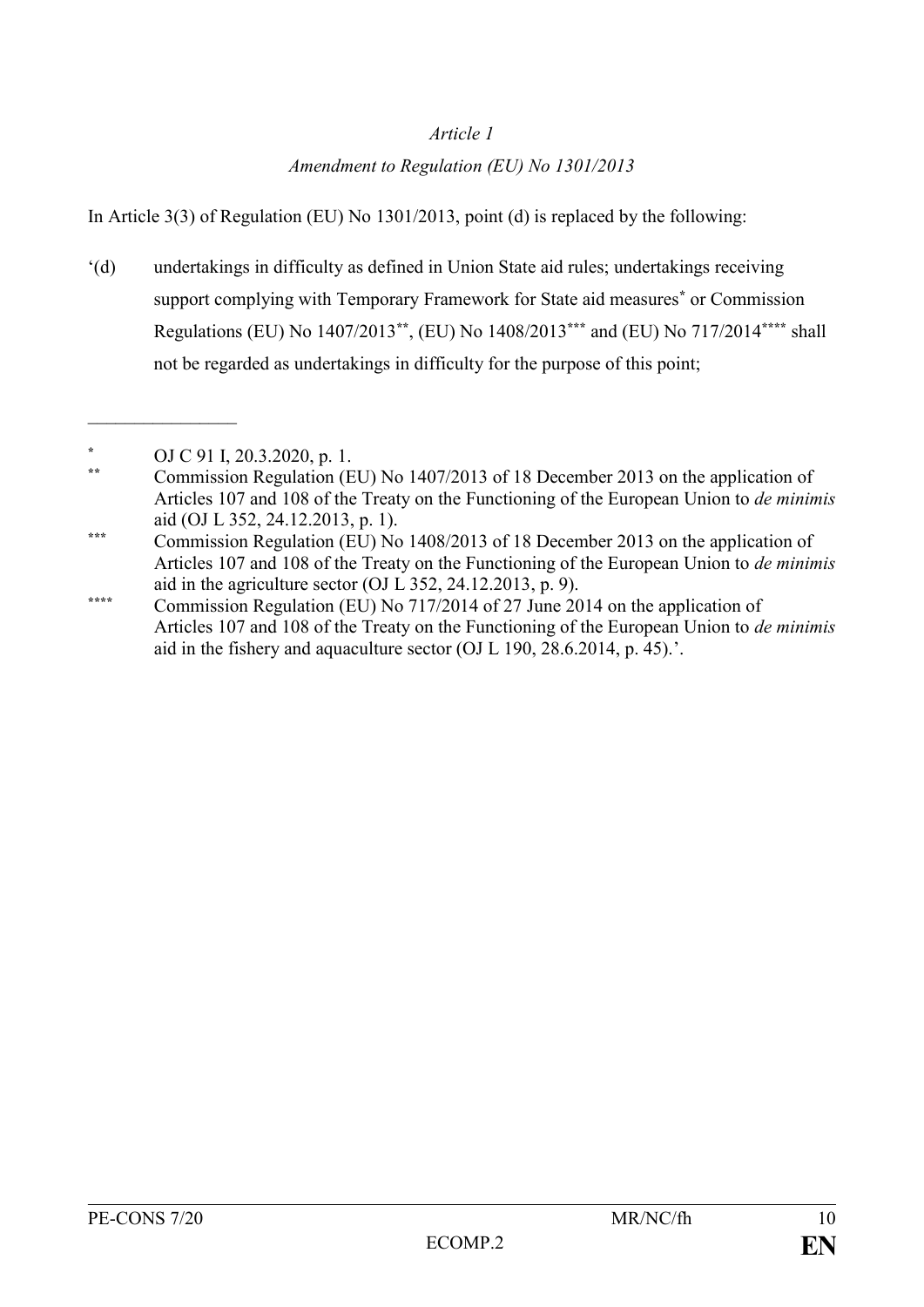#### *Article 2*

#### *Amendments to Regulation (EU) No 1303/2013*

Regulation (EU) No 1303/2013 is amended as follows:

(1) in Part Two, Title II, the following Chapter is added:

# '**Chapter V Exceptional measures for the use of the ESI Funds in response to the COVID-19 outbreak**

## *Article 25a*

*Exceptional measures for the use of the ESI Funds in response to the COVID-19 outbreak*

1. By way of derogation from Article 60(1) and the first and fourth subparagraphs of Article 120(3), at the request of a Member State, a co-financing rate of 100 % may be applied to expenditure declared in payment applications during the accounting year starting 1 July 2020 and ending 30 June 2021 for one or more priority axes in a programme supported by the ERDF, the ESF or the Cohesion Fund.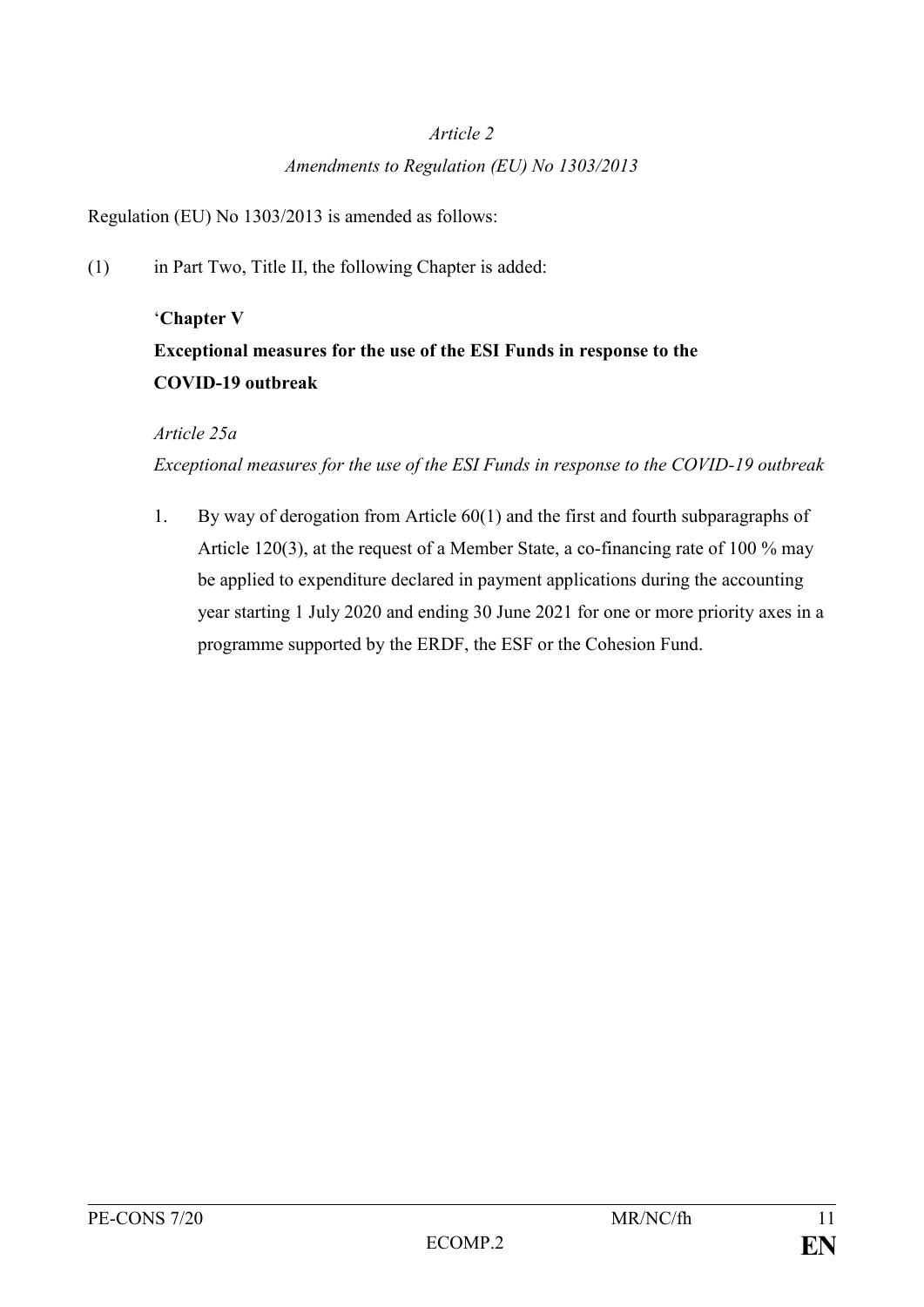Requests for modification of the co-financing rate shall be submitted in accordance with the procedure for the amendment of programmes set out in Article 30 and shall be accompanied by a revised programme or programmes. The co-financing rate of 100 % shall apply only if the relevant amendment of the operational programme is approved by the Commission before the submission of the final application for an interim payment in accordance with Article 135(2).

Before submitting the first payment application for the accounting year starting 1 July 2021, Member States shall notify the table referred to in point (d)(ii) of Article 96(2) confirming the co-financing rate which was applicable during the accounting year ending 30 June 2020 for the priorities concerned by the temporary increase to 100 %.

2. In response to the COVID-19 outbreak, the resources available for programming for the year 2020 for the Investment for growth and jobs goal may, at the request of a Member State, be transferred between the ERDF, the ESF and the Cohesion Fund, irrespective of the percentages referred to in points (a) to (d) of Article 92(1).

For the purpose of those transfers, the requirements laid down in Article 92(4) shall not apply.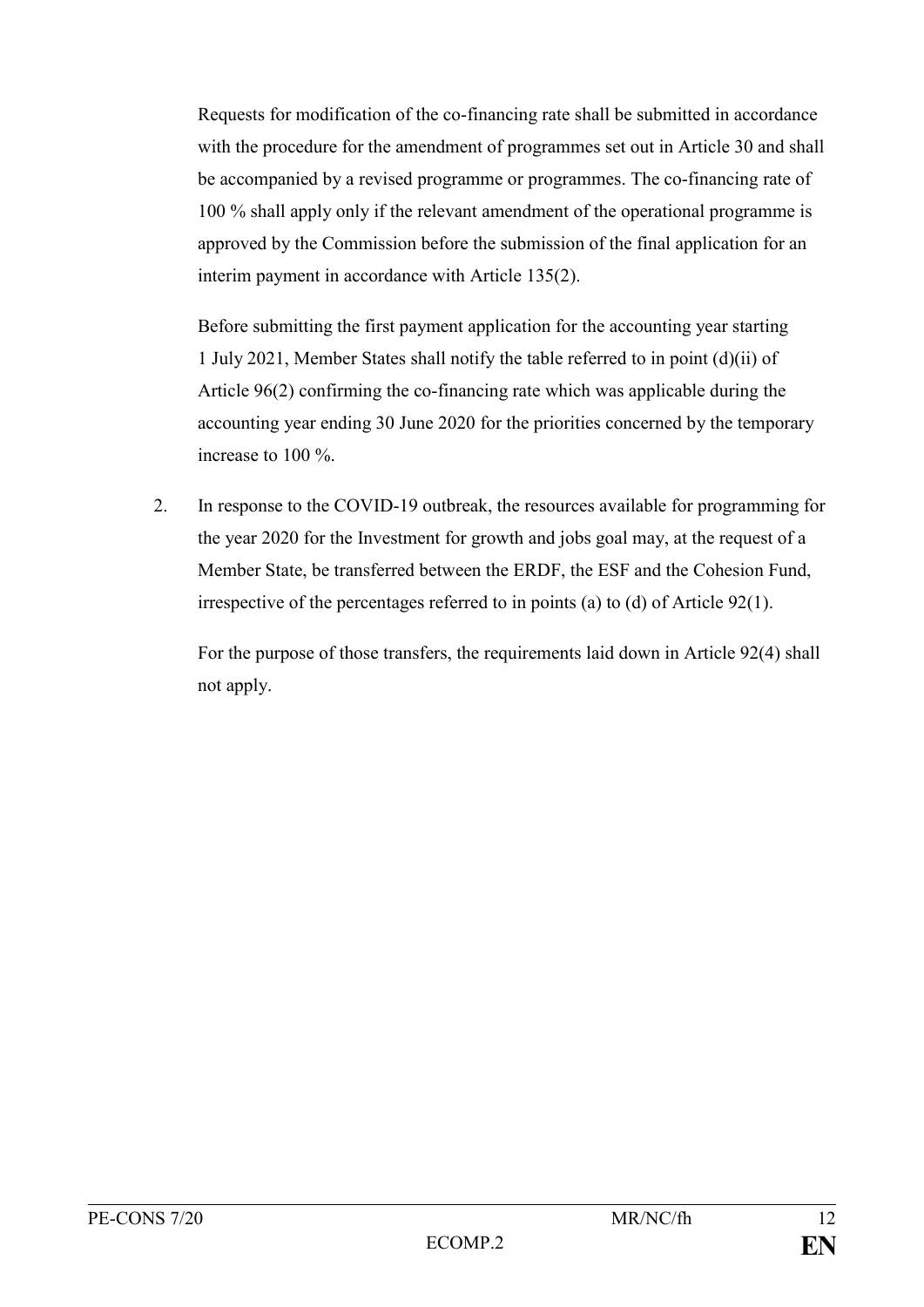Transfers shall not affect resources allocated to the YEI in accordance with Article 92(5) or to the aid for the most deprived under the Investment for growth and jobs goal in accordance with Article 92(7).

Resources transferred between the ERDF, the ESF and the Cohesion Fund under this paragraph shall be implemented in accordance with the rules of the Fund to which the resources are transferred.

- 3. By way of derogation from Article 93(1) and in addition to the possibility provided for in Article 93(2), resources available for programming for the year 2020 may, at the request of a Member State, be transferred between categories of regions in response to the COVID-19 outbreak.
- 4. Requests for transfers under paragraphs 2 and 3 of this Article shall be submitted in accordance with the procedure for amendment of programmes set out in Article 30, shall be duly justified and shall be accompanied by the revised programme or programmes identifying the amounts transferred by Fund andby category of region, where relevant.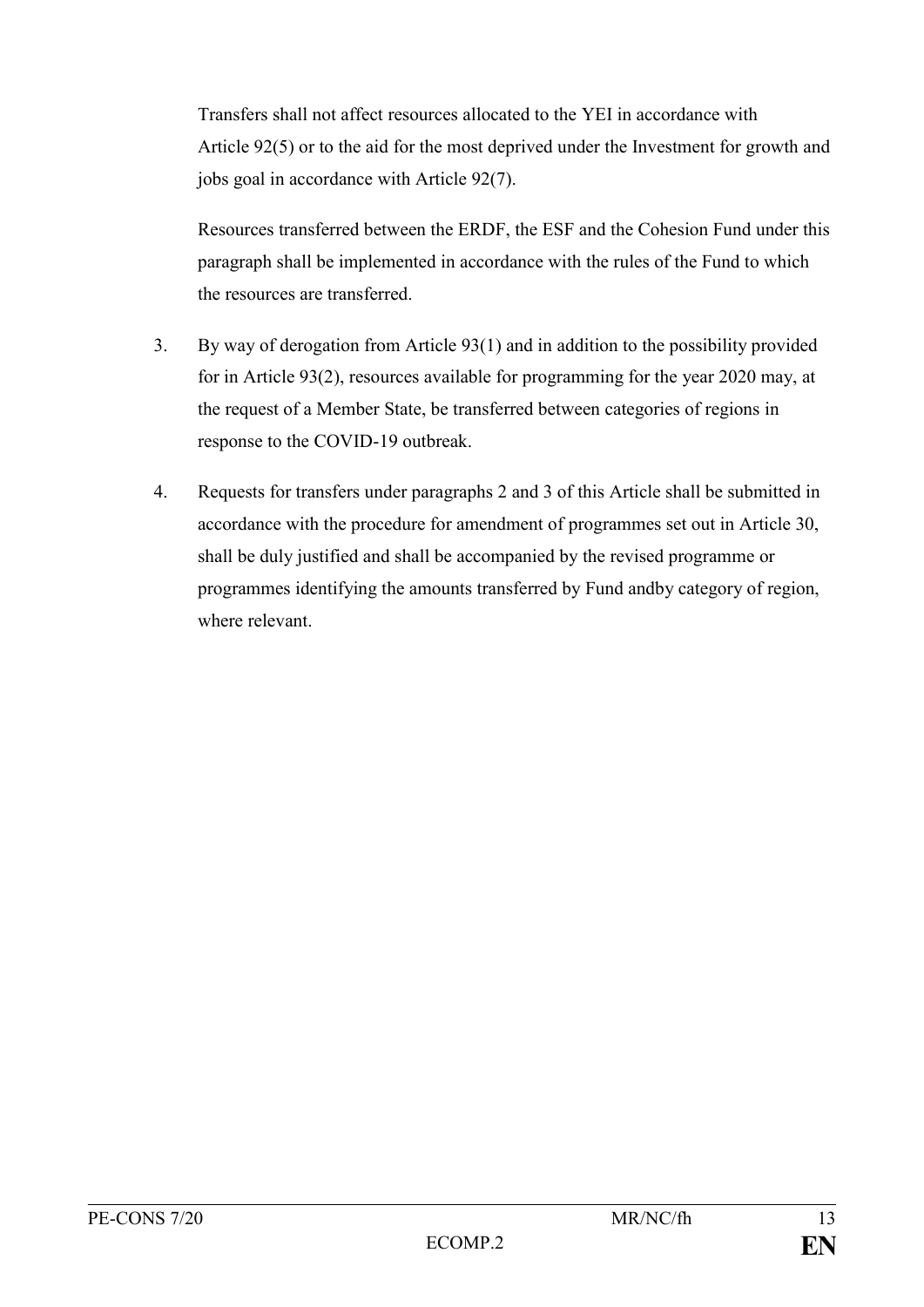- 5. By way of derogation from Article 18 of this Regulation and the Fund-specific Regulations, financial allocations set out in requests for programme amendments submitted or transfers notified pursuant to Article 30(5) of this Regulation, on or after … [OJ: the date of the entry into force of this amending Regulation], shall not be subject to the requirements on thematic concentration set out in this Regulation or the Fund-specific Regulations.
- 6. By way of derogation from Article 16, as from … [OJ: date of entry into force of this amending Regulation], Partnership Agreements shall not be amended and programme amendments shall not entail the amendment of Partnership Agreements.

By way of derogation from Articles 26(1), 27(1), 30(1) and 30(2), as from  $\dots$  [OJ: date of entry into force of this amending Regulation] the consistency of programmes and of their implementation with the Partnership Agreement shall not be verified.

7. For operations that foster crisis response capacities in the context of the COVID-19 outbreak as referred to in the second subparagraph of Article 65(10), Article 65(6) shall not apply.

By way of derogation from point (b) of Article 125(3), such operations may be selected for support by the ERDF or the ESF prior to the approval of the amended programme.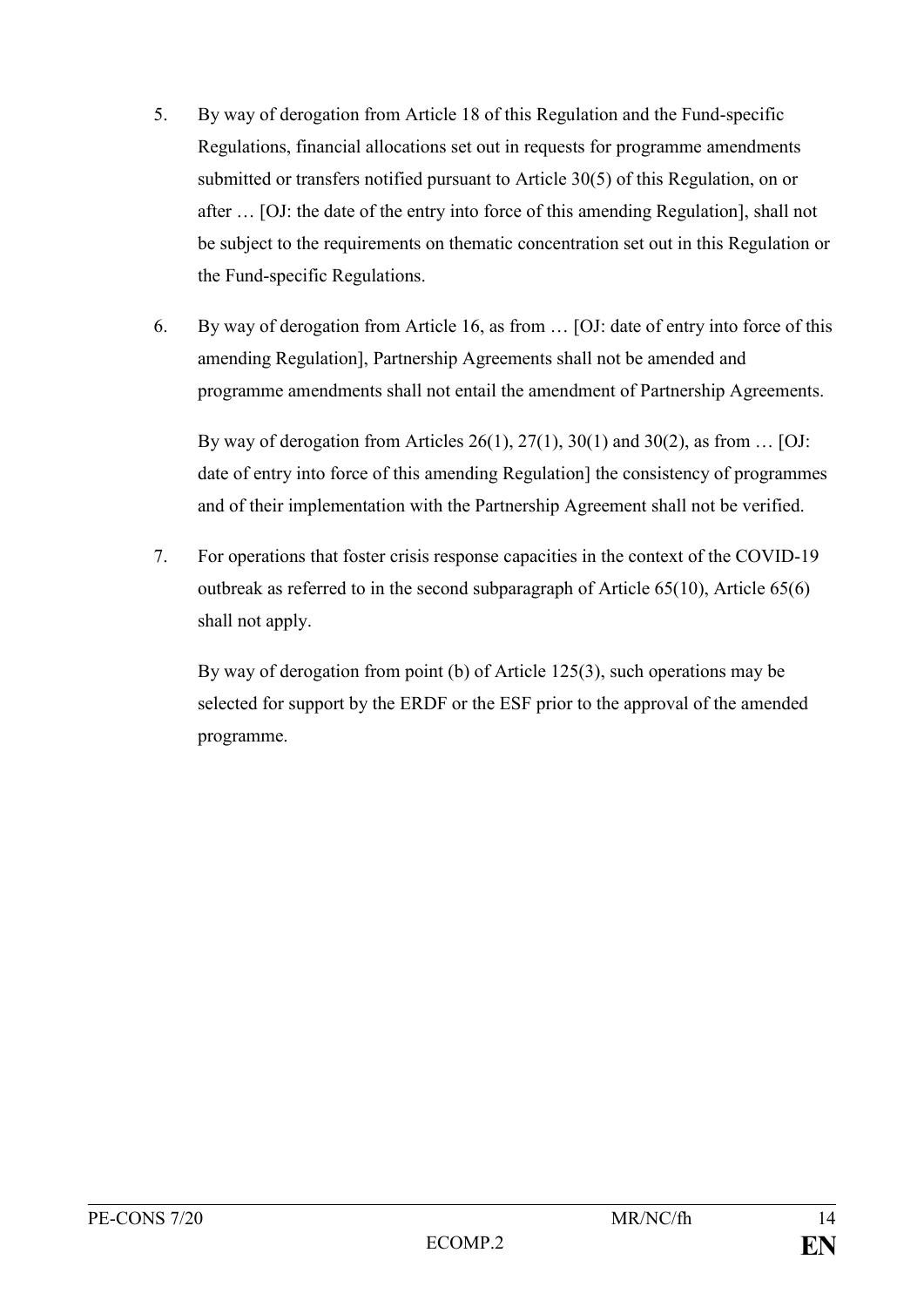- 8. For the purposes of point (b) of Article 87(1), where the COVID-19 outbreak is invoked as a reason of *force majeure*, information on the amounts for which it has not been possible to make a payment application shall be provided at an aggregate level by priority for operations whose total eligible cost is less than EUR 1 000 000.
- 9. The annual report on implementation of the programme referred to in Article 50(1) for the year 2019 shall be submitted by 30 September 2020 for all ESI Funds, by way of derogation from the deadlines set out in the Fund-specific Regulations. The transmission of the summary report to be prepared by the Commission in 2020, in accordance with Article 53(1), may be postponed accordingly.
- 10. By way of derogation from point (g) of Article 37(2), no review or update of the *ex ante* assessments shall be required where changes in financial instruments are necessary to provide an effective response to the COVID-19 outbreak.
- 11. Where financial instruments provide support in the form of working capital to SMEs pursuant to the second subparagraph of Article 37(4) of this Regulation, new or updated business plans, or equivalent documents, and evidence allowing verification that the support provided through the financial instruments has been used for its intended purpose as part of the supporting documents, shall not be required.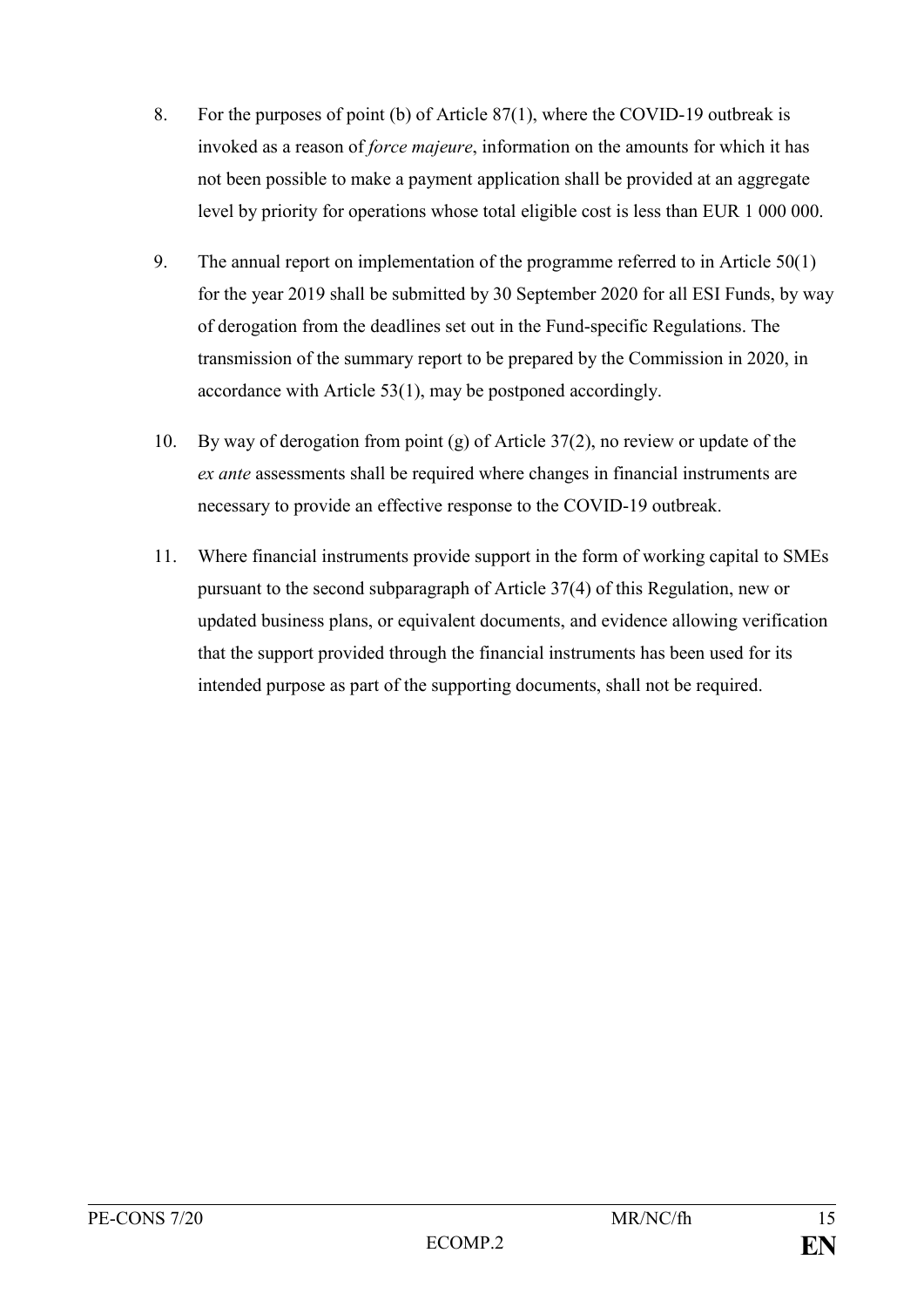By way of derogation from Regulation (EU) No 1305/2013, such support may also be provided by the EAFRD under measures referred to in Regulation (EU) No 1305/2013 and relevant to the implementation of financial instruments. Such eligible expenditure shall not exceed EUR 200 000.

- 12. For the purposes of the second subparagraph of Article 127(1), the COVID-19 outbreak shall constitute a duly justified case that audit authorities may invoke, based on their professional judgement, to use a non-statistical sampling method for the accounting year starting 1 July 2019 and ending 30 June 2020.
- 13. For the purposes of application of point (f) of Article 30(1) of Regulation (EU, Euratom) 2018/1046 of the European Parliament and of the Council**\*** , the condition that appropriations are for the same objective shall not apply in respect of transfers under paragraphs 2 and 3 of this Article.

 $\frac{1}{2}$ 

**<sup>\*</sup>** Regulation (EU, Euratom) 2018/1046 of the European Parliament and of the Council of 18 July 2018 on the financial rules applicable to the general budget of the Union, amending Regulations (EU) No 1296/2013, (EU) No 1301/2013, (EU) No 1303/2013, (EU) No 1304/2013, (EU) No 1309/2013, (EU) No 1316/2013, (EU) No 223/2014, (EU) No 283/2014, and Decision No 541/2014/EU and repealing Regulation (EU, Euratom) No 966/2012 (OJ L 193, 30.7.2018, p. 1).';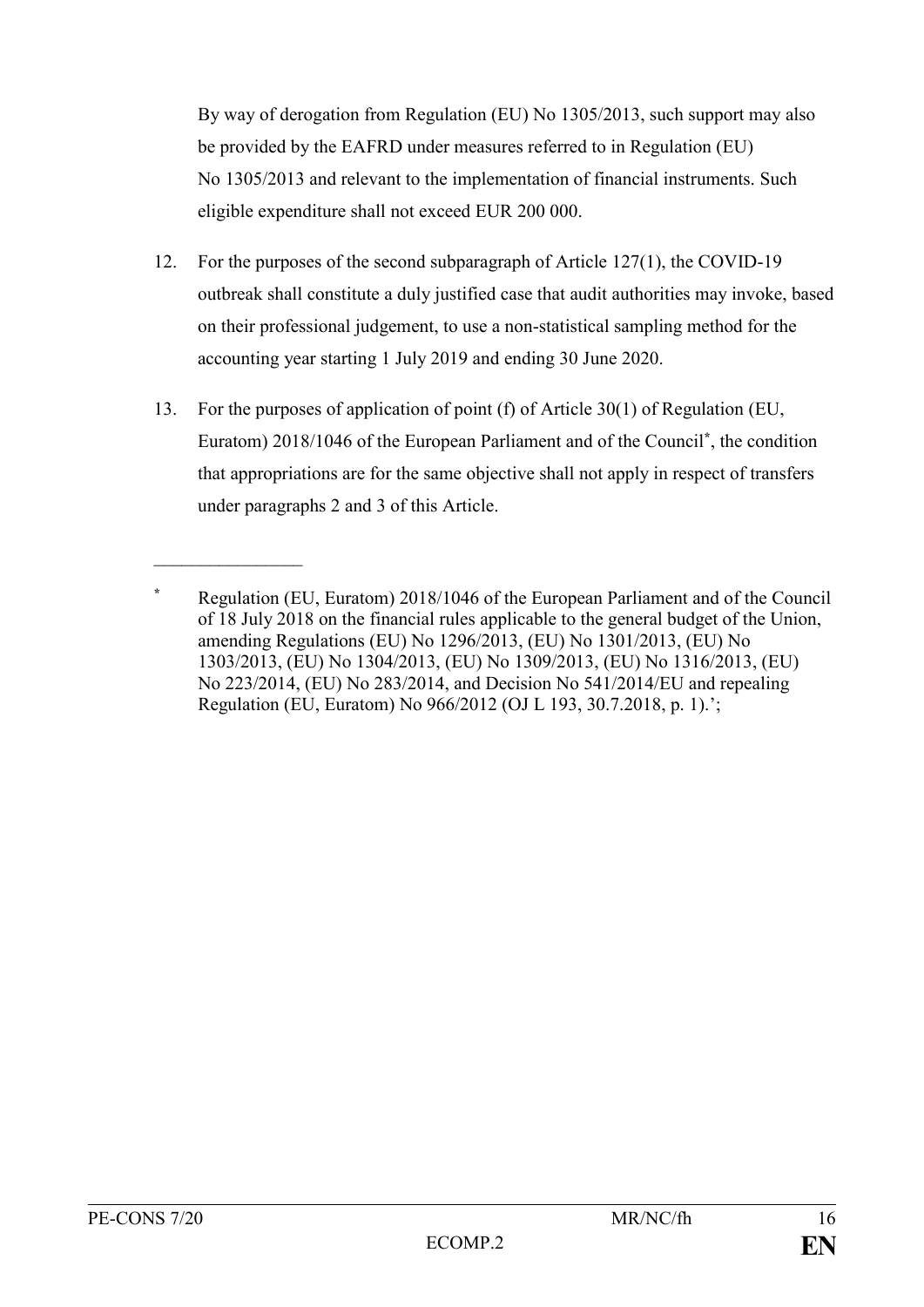- (2) in Article 130, the following paragraph is added:
	- '3. By way of derogation from paragraph 2, the contribution from the Funds or the EMFF through payments of the final balance for each priority per Fund and per category of regions in the final accounting year shall not exceed, by more than 10 %, the contribution from the Funds or the EMFF for each priority per Fund and per category of regions as laid down in the decision of the Commission approving the operational programme.

The contribution from the Funds or the EMFF through payments of the final balance in the final accounting year shall not exceed the eligible public expenditure declared or the contribution from each Fund and category of regions to each operational programme as laid down in the decision of the Commission approving the operational programme, whichever is the lower.'.